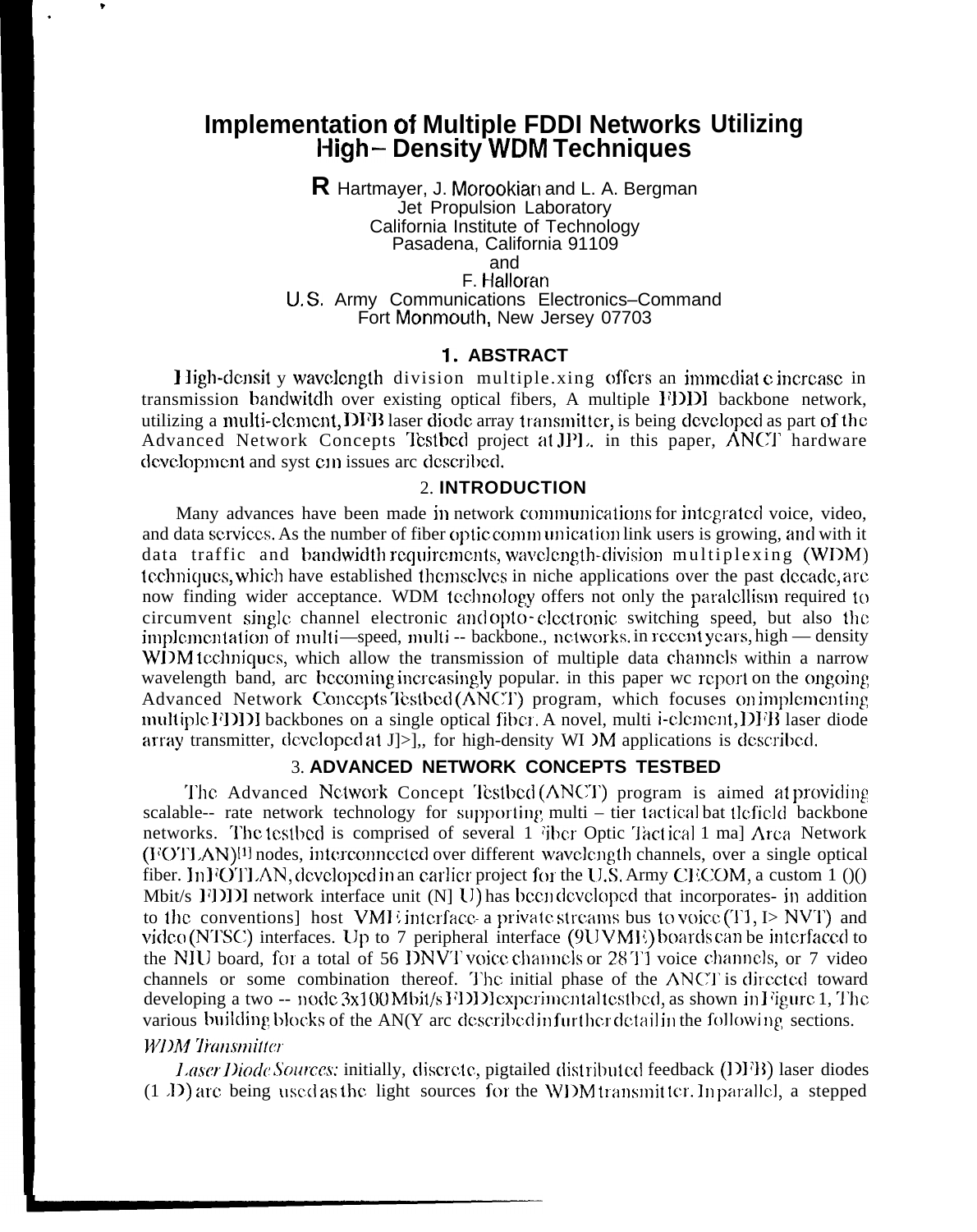

wavelength, multi – element DFB LD array, is being developed by JPI's Micro Devices Laboratory (MDL). Operating at around "1 550 nm, the initial array consists of four InGaAsP/InP strained-layer multiple quantum -well DFBLD elements, having a 5 nm wavelength spacing. The devices are grown on a single substrate and their physical separation is 250 pm. The optical power output of each LD is between 10 and 15 mW and their threshold currents and modulation depth are between 50-100 mA. The devices were designed to operate up to at least 1.2 Gbit/s. A second generation 1.1 ) array will have a vertical grating monolithically integrated on the same substrate, allowing the combination of all output light beams onto a single emerging fiber, as shown in Figure 2. Four flat---polished, single mode fibers in a silicon v—groove assembly are actively aligned with the 1 J array elements achieving coupling efficiencies between 1 % and 4%. Conically polished fibers and micro-lenslet arrays have. also been tried to achieve a two-fold increase in coupling efficiency. The LD/fiber array subassembly is attached to a thermo-electric cooler  $(TFC)$ , used to set and maintain the LD to within  $0.01^{\circ}$ C, anywhere between  $0^{\circ}$ C and  $50^{\circ}$ C. Although normally operating at room temperature, the 'J'  $\{C \}$  can also be used to perform temperature tuning of the LD array wavelengths, which can be shifted by 1 nm for each  $1\ 0\degree$ C change in temperature.

LD Drivers: The 125 Mbit/s differential ECL signal, going from the FDDI chipset to the fiber optic transmitter is taken directly off the FOTLANNIU board and is delivered to the high-speed board containing the 1.11 and I J drivers via a 50  $\Omega$  coaxial cable. 1 lach one of the four 1 D drivers consists of a surface mount IC chip, modified with an external transistor, to

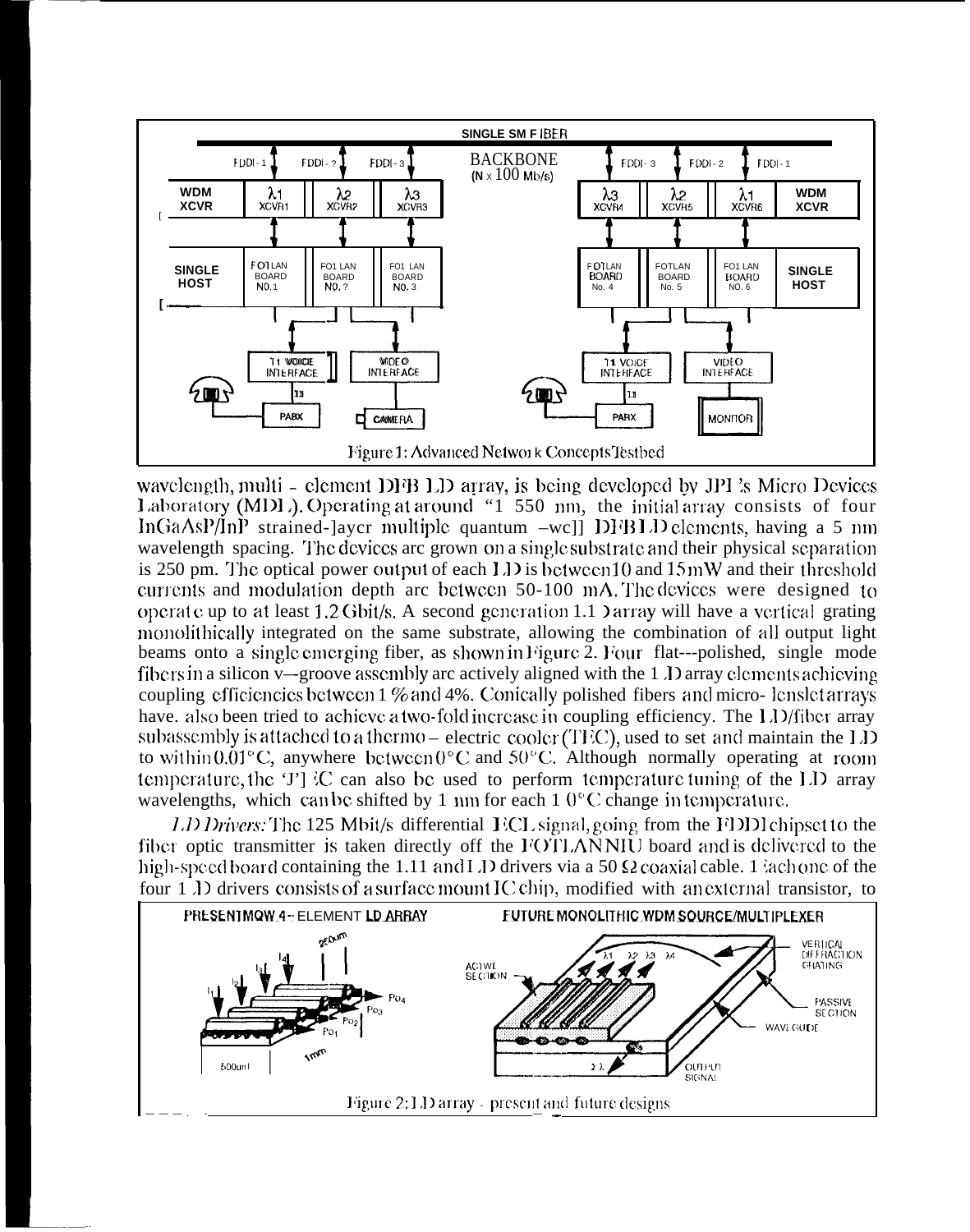handle bias currents of  $up to 1(.)$  mA. The driver chip is directly connected to the LD, which has an impedance of around  $3\Omega$  in addition, the board also contains the DC biasing circuitry, allowing the setting of **1,1)** threshold and modulation depth.

# *Film- Ol)tic Media*

*Optical Fibers and Couplers:* The four individual fibers, aligned with the four 1.D array clements, arc fusion spliced to a 4:1 fused fiber coupler, and a single SM fiber is now carrying all four channels sent by the WDM transmitter, in this arrangement, a  $6$  dB loss is incurred in combining the signals and another 6 dB arc lost at the other end, where a 1:4 splitter is used to route the incomming data the individual FOTLANNIU receivers. A 10 km, dispersion shifted, single mode fiber is utilized in the testbed. The components of one branch of the WDM link and their associated optical loss arc depicted in Figure 3, below.

# *WI)M Rcccivcr*

*Receivers and Wavelength Tuning:* The fiber optic receivers currently used on the FOTLAN NIU board have a sensitivity of -34 dBm at 125 Mbit/s, Each optical fiber, containing all data channels at different wavelengths, is first connected to an optical filter, in order to select a particular data channel. The ANCT configuration uses tunable fiber optic filters, each having a 3.5 dB insertion loss and crosstalk levels of less than --20 dB between adjacent channels which arc 5 nm apart, For a LD optical power output of  $10 \text{ mW}$  and a link loss totalling 29 dB, the receiver input power is expected to reach -19 dBm, leaving a 15 dB margin in the optical power budget .

# $Syst cm$ Software

**'J'hc** F])])] Station Management software will bc augmented to route the data onto an available fiber optic channel, in the event that higher bandwidth data transmission is required, two or more channels could be allocated for parallel transmission to the. same destination. in scalab]c-rate, multi - tier backbone networks a particular wavelength will be reserved for a particular transmission protocol, i.e. channel 1:  $[4]$   $[1]$ , channel 2: SON $[1]$   $[OC-3]$ , channel 3: 1111'1'1, ctc'. In this scenario the software will dcl ermine the transmission channc] based on data packet size.

### 4. **ANCT SYSTEM ISSUES**

In order to realize a field deployable system, which has a multitude of channels (i.e. wavelengths), the following issues will need to be addressed:

*1 J) Wavelengths Stabilization:* The global temperature stabilization scheme, used in the current four-clement  $LD$  array, will need to be augmented with injection current tuning of individual  $1.1$ ) clements. As more channels are added, reducing the wavelength spacing bctween adjacent channels even further, this will provide a fine tuning mechanism for each LD clement, providing a more accurate means of maintaining the channels' wavelengths. A recently proposed current tuning scheme involving a single Fabry-Perot ctalon, used as a

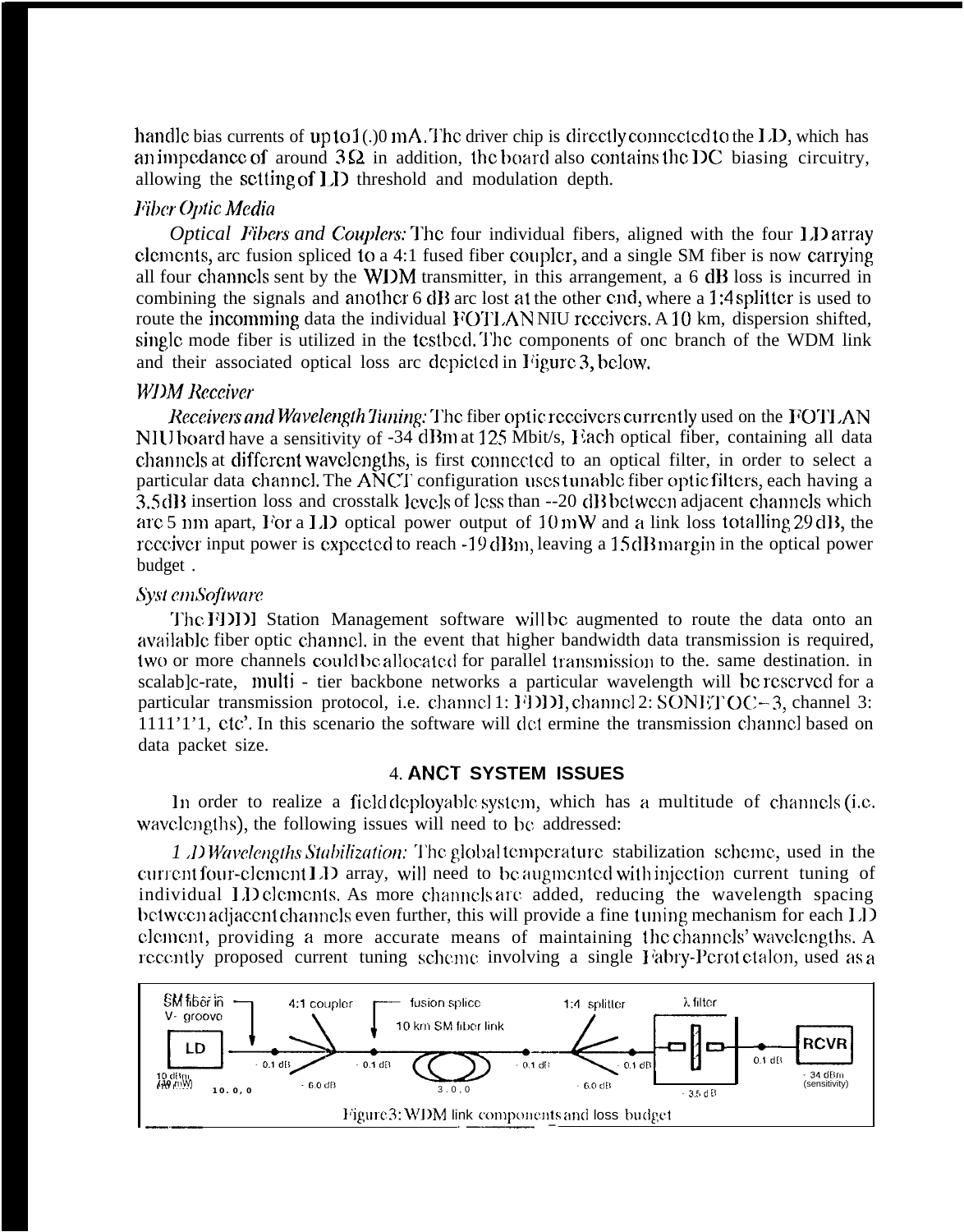master frequency reference, produced laser line widths of lcss than  $10 \text{ MHz}$  with  $( )$ , 1 nm channel spacings<sup>[2]</sup>.

*l.D Mode Reduction:* The TE and TM modes, making up the main lasing mode of the DFB 1.1> source, arrive at the rcccivcr shifted in time due to fiber dispersion, If both modes have enough optical power to exceed the decision threshold of the receiver logic, the  $BI$  in will inc~'case. One solution, the reduction of the TM mode power 40 dB below the TE mode power for  $BER < 10-13$ , has already been implemented in some discrete DFB devices<sup>[2]</sup>, but will need to be addressed in the I.D array scheme.

*Optical Mux/Dmux:* The current design uscs two 4:1 star couplers to couple and split the data channels entering, and emerging from, the fiber resulting in a  $12 \text{ dB}$  link loss. This scheme becomes increasingly more inefficient as the number of channels increases. In addition, the passband of the tunable filter further limits the number of channels that can be implemented, duc to increased crosstalk. More effective methods, such as using diffraction gratings to multiplex/demultiplex the optical data channels or using cascaded Fabry-Perot filters, which can achieve  $\leq$  20 dB crosstalk for channels separated by 2 nm, arc available<sup>[3]</sup>.

### 5. **CONCLUSIONS**

As multimedia workstations arc starting to integrate data, voice, and video into a variety of ncw applications, their interconnecting nctworkswil] have to keep up with higher bandwidth  $I_{\text{equirements}}$ . The AN(X program is taking the first step in bandwidth enhancement by demonstrating the feasibility of multiple FDD channels on a single optical fiber using dense WDM techniques. As higher resolution and more stable tunable LD sources and filters will cmcrgc from the lab environment, more robust, field dcployab]c systems can bc integrated into the Army communication grid. Duc to the bandwidth capacity offered by single mode fibers, specific wavelength channels can be dedicated to different transmission protocols and speeds, allowing the implementation of scalab ]c--rate network technology for supporting multi-tier tactical battlefield backbone networks.

#### 6. **ACKNOWLEDGMENT**

The authors would like to acknowledge the contributions to the project of D. Liu and S. Monacos, both members of the I ligh-Speed Optical Systems Group at JPL.

The research described in this paper was carried out at the Jet Propulsion Laboratory, California 1 nstitute of Technology, and was sponsored by the U.S. Amy Cl *COM* through an agreement with the National Aeronautics and Space Administration,

Reference herein to any specific commercial product, process, or service by trade name, trademark, manufacturer, or otherwise, dots not constitute or imply its cndorscment by the United States Government, the U.S. Army CECOM, or the Jet Propulsion Laboratory, **{~aliforl~ia** lnstitutc of 'lechno]ogy.

### 7. **REFERENCES**

- [1] L. A. Bergman and E. Halloran, "Applications for Network Based Integrated Service Workstations in the. Tact ical 1 invironment," Al 'CEA, 1992.
- [2] 1). Fishman, "1 {lusive Bit-Error-Rate Floors Resulting from Transient Partitioning in 1.5 umDFB1 ascrs," J. of Lightwave Tech., vol. 8, no. 5, pp. 634-641, May 1990.
- [3] N. Shimosaka, cl al, "1 requency Separation Locking and Synchronization for FDM Optical Sources Using Widcly Frequency Tunable Laser Diodes," HHH: Sel. Areas in ('mm., vol. 8, no. 6, pp. 1078-1086, August 1990.